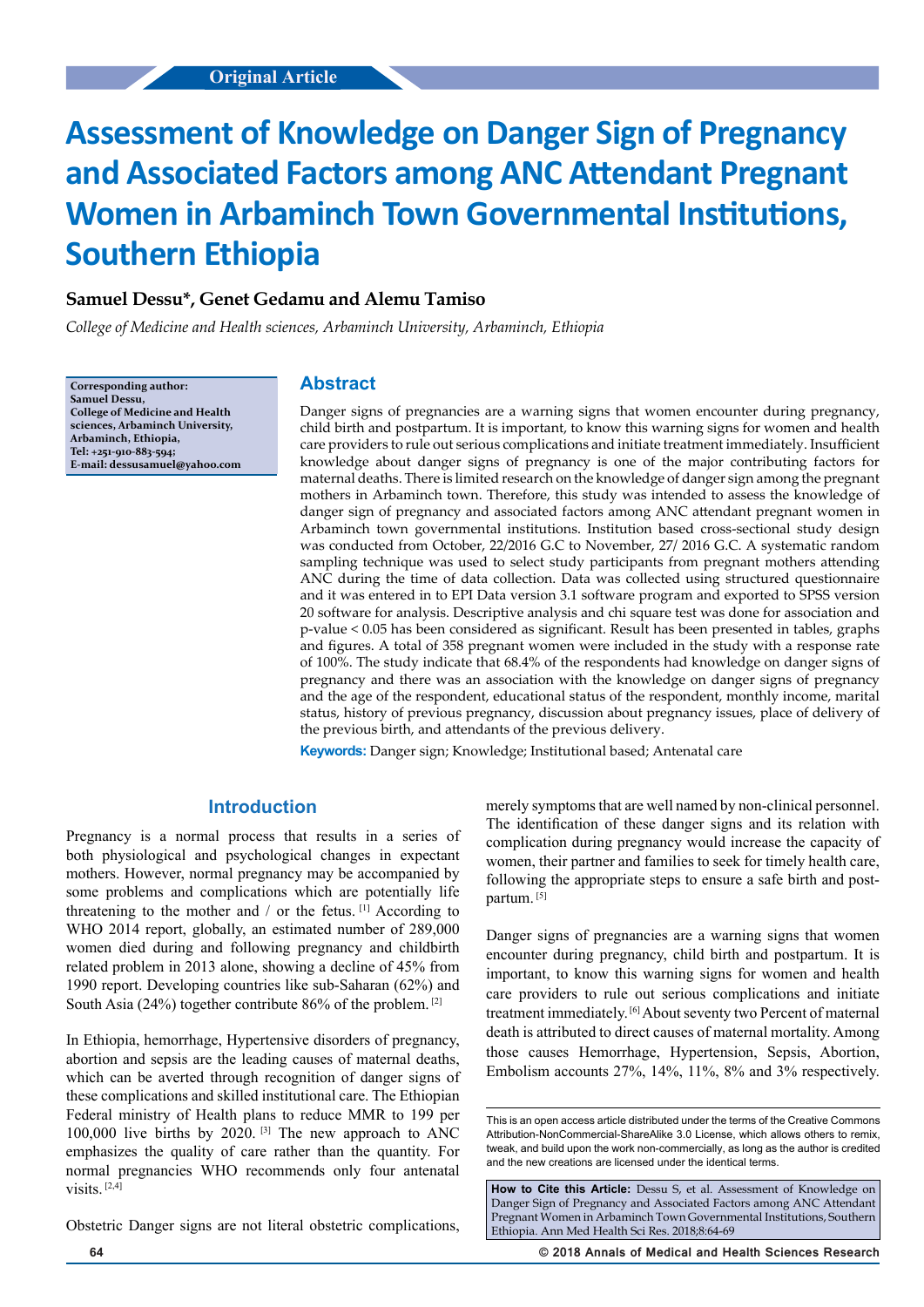[7] Problems in pregnancy and childbirth remain the most likely cause of death for a teenage girl in sub-Saharan African above any other disease or accident. [4] Knowledge of Danger signs of obstetric complications is the first step in the appropriate and timely referral to the basic and essential obstetric care. Although women's knowledge on the danger signs of pregnancy is important for improving maternal and child health. [8,9]

Improved knowledge of obstetric danger signs, birth preparedness practices, and readiness for emergency complications are the strategies aimed at both enhancing utilization of maternal health services and increasing access to skilled care during childbirth, particularly for women with obstetric complications. [10] The low awareness of danger signs related with lack of preparedness contributes to the delay in seeking skilled care therefore leading to high levels of maternal mortality and morbidity. Such maternal morbidly and mortality could be prevented if a women and their families recognize obstetric danger signs and promptly seek health care. Increasing the awareness of pregnant women on the danger signs would improve early detection of problems and reduces the delay in deciding to seek obstetric care. [11,12]

Maternal health is useful indicator to assess not only women's health status but also the accessibility, sufficiency and effectiveness of a countries health service system. [13] The level of Knowledge on danger signs of pregnancy in Mizan Aman General Hospital, Debaytilatgin Destrict and Debre Birhan was 47%, 56.8, and 38.6 respectively. [14-16]

Women individually, their partners and the communities need to be educated on obstetric danger signs so that they can seek appropriate care from skilled providers in time. Lack of knowledge of the significance of symptoms of obstetric complications is one of the reasons of failure of women to identify and seek appropriate emergency care. Accordingly, assessment of women's knowledge of obstetric danger signs and associated factors contributes to their knowledge. There was a community based cross sectional study was conducted in Arbaminch town to assess their knowledge but there is no any institution based research was conducted among the pregnant mothers in the town which is important to assess the knowledge of on danger signs of pregnancy.

The objective of this study was to assess the knowledge of danger sign of pregnancy and associated factors among ANC attendant pregnant women. This study therefore aims to fill this gap by assessing the current level of knowledge of danger signs and identify factors associated with it. And it is hoped that the results of the study has provide valuable information for design of possible programs and interventions to improve maternal and neonatal health.

## **Subjects and Methods**

## **Study design**

Institution based cross sectional study design was carried out from October, 22/2016 G.C to November, 7/ 2016 G.C in governmental health institution of Arbaminch town which is located in the southern part of Ethiopia.

## **Inclusion and exclusion criteria**

Those pregnant women who have ANC follow up in Arbaminch Town Governmental Institutions are considered in Inclusion Criteria and pregnant mothers who are unable to hear and speak were excluded from the study.

### **Variables of the study**

## **Dependent variables**

Knowledge on danger signs of pregnancy

## **Independent variables**

#### **(i) Socio demographic variables**

- •Women age
- Marital status
- ccupational status
- Educational status
- Respondents monthly in come
- Family size

#### **(ii) Obstetric and ANC visit variables**

- Parity
- Gravidity
- ANC visit
- Place of previous delivery

#### **(iii) Health institution factor**

- Health education or counseling
- Informed about pregnancy danger signs during ANC

#### **Data collection instrument and procedure**

Data was collected using structured questionnaire. The questionnaire contains socio demographic Characteristics, Previous obstetric characteristics, Level of Knowledge on Danger signs of Pregnancy and Current ANC follow up characteristics. The questionnaire was first be prepared in English then translated to local language (Amharic). Pretest was conducted in 5% of the participants in Lante Health center and modification has been considered. The data was collected by face to face interview by diploma holder midwifes who are not working in the assigned area after they were given a half day training on the tools and necessary cares needed. The clients were interviewed in the waiting area prior to take ANC care in appropriate and private room.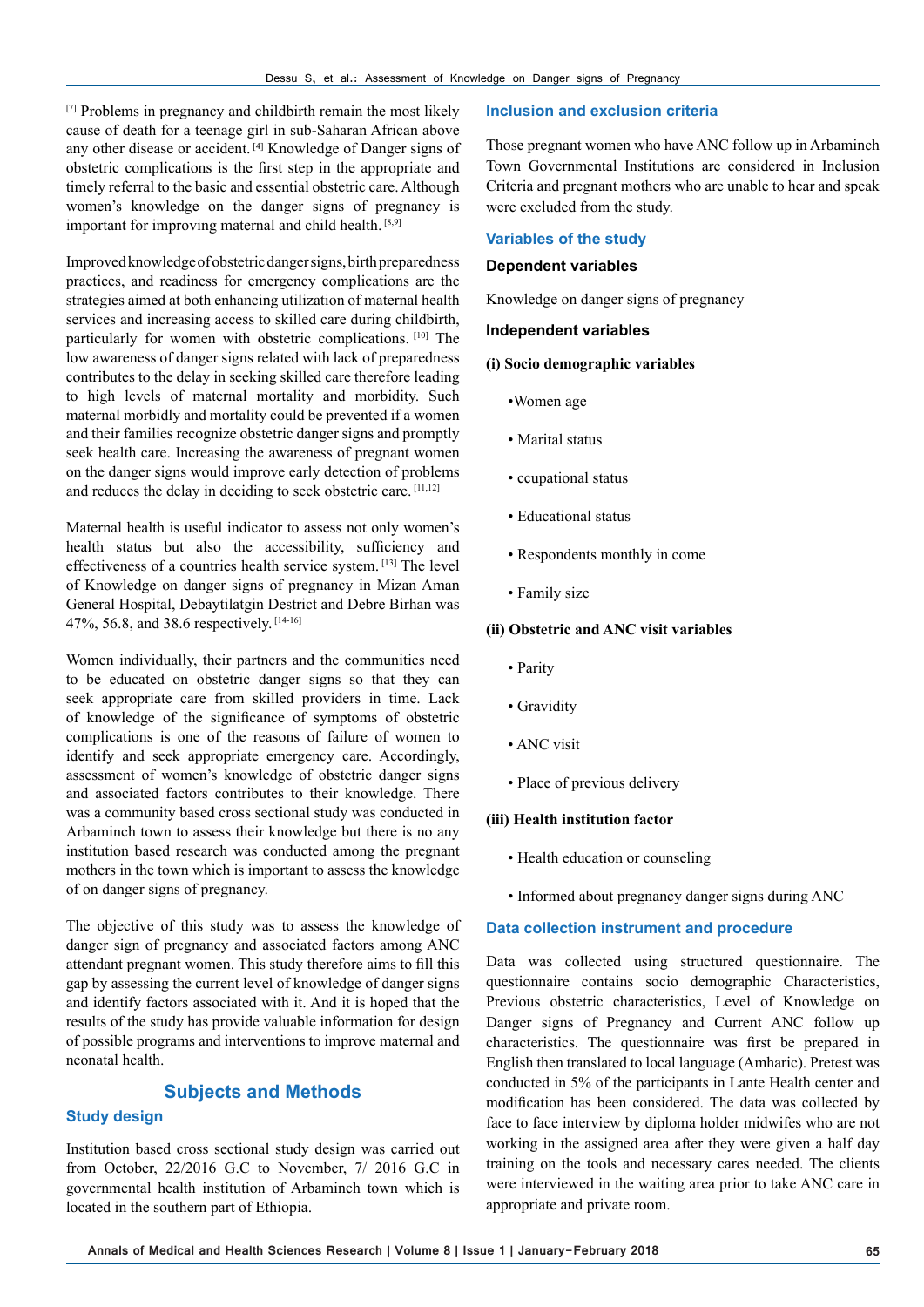#### **Data processing and analysis**

After checking for completeness of data, the data has been edited and then coded and entered in to EPI Data version 3.1 software programs and exported to SPSS version 20 software for analysis. Descriptive analysis and chi square test has been done for association and p-value < 0.05 has been considered as significant. Result has been presented in tables, graphs and figures.

#### **Ethical clearance**

Ethical clearance was obtained from Ethical Review committee of Arbaminch University College of Medicine and Health Sciences. Permission was obtained from both Gamo Goffa Zone Health Department and Arba Minich Town Health office. The purpose of the study was clearly explained to the participants and Informed consent was obtained from each study participant. Participants were also informed their full right to withdraw or refuse to participate in the study.

#### **Results**

A total of 358 pregnant women were included in the study with a response rate of 100%.

#### **Socio-demographic characteristics of study participants**

The respondents' age ranged from 17 to 45 years with a mean age of  $24.3 \pm 4.8$ . Ninety (25%) of the respondents were attended grade 12 and above in their educational level and 24 (6.7%) are illiterates. sixty eight percent of the respondents were Gamo Ethinc groups, 172 (48%) were orthodox Christian by religion and 346 (96.6%) were married. The majority 170 (47.5%) of mothers were housewives and almost half of spouses' occupation 156 (43.6%) was merchants as well and 166 (46.4%) husbands were attained grade 12 and above educational [Table 1].

| Table 1: Socio demographic characteristics of the respondents in<br>Arbaminch town governmental institutions 2016 G.C (n=358). |                |                |  |  |  |  |  |
|--------------------------------------------------------------------------------------------------------------------------------|----------------|----------------|--|--|--|--|--|
| <b>Characteristics</b>                                                                                                         | Frequency      | Percent        |  |  |  |  |  |
| Religious status                                                                                                               |                |                |  |  |  |  |  |
| Orthodox                                                                                                                       | 159            | 44.4%          |  |  |  |  |  |
| Muslim                                                                                                                         | 51<br>127      | 14.2%<br>35.5% |  |  |  |  |  |
| Protestant                                                                                                                     | 21             | 5.9%           |  |  |  |  |  |
| Other<br><b>Marital status</b>                                                                                                 |                |                |  |  |  |  |  |
|                                                                                                                                |                |                |  |  |  |  |  |
| Single                                                                                                                         | $\overline{2}$ | 0.6%           |  |  |  |  |  |
|                                                                                                                                | 346            | 96.6%          |  |  |  |  |  |
| Married                                                                                                                        | 5              | 1.4%           |  |  |  |  |  |
| Widowed                                                                                                                        | 5              | 1.4%           |  |  |  |  |  |
| Divorced<br><b>Educational status</b>                                                                                          |                |                |  |  |  |  |  |
| No education                                                                                                                   | 24             | 6.4%           |  |  |  |  |  |
|                                                                                                                                | 142            | 39.7%          |  |  |  |  |  |
| $1 - 8$                                                                                                                        | 102            | 28.5%          |  |  |  |  |  |
| Secondary                                                                                                                      | 90             | 25.1%          |  |  |  |  |  |
| >12                                                                                                                            |                |                |  |  |  |  |  |

#### **Occupational status**

| Trader                                           | 65<br>69  | 18.2%<br>19.3% |  |  |
|--------------------------------------------------|-----------|----------------|--|--|
| Civil servant                                    | 43        | 12%            |  |  |
| Student                                          | 170       | 47.5%          |  |  |
| Housewife                                        | 11        | 3.1%           |  |  |
| Other<br><b>Ethnic group</b>                     |           |                |  |  |
| Gamo                                             | 172       | 48%            |  |  |
| Goffa                                            | 40<br>139 | 11.2%<br>38.8% |  |  |
| Wolayta                                          | 7         | 2%             |  |  |
| Other<br><b>Husband educational status</b>       |           |                |  |  |
| No education                                     | 20<br>58  | 5.6%<br>16.2%  |  |  |
| Primary                                          | 114       | 31.8%          |  |  |
| Secondary                                        | 166       | 46.2%          |  |  |
| 12 & above<br><b>Husband occupational status</b> |           |                |  |  |
| Farmer                                           | 71        | 19.8%          |  |  |
| Civil servant                                    | 87<br>156 | 24.3%<br>43.6% |  |  |
| Merchant                                         | 44        | 12.3%          |  |  |
| Daily laborer                                    |           |                |  |  |

#### **Previous obstetric characteristics of the respondents**

The respondents were first been pregnant at the mean age of  $18.83+2.29$  and  $198$   $(55.3\%)$  have history of previous pregnancy. Of all the respondents, 34 (9.9%) women had three or more children. Moreover, 94 (26.3%) of women had five or more pregnancies. The mean of deliveries were 0.97 with a standard deviation of 1.49 of which 23 (6.4%) of the respondents have more than 3 live births and 6 (1.7%) have history of more than 2 still births. And also 35 (9.8%) of women have abortion at least once in life. Majority of the women 111 (31%) were delivered their last birth at health institution and 71 (19.8%) at home. one hundred twenty three (34.4%) were attended by skilled health professionals 43 (12%) by Trained TBAs. From the total of mothers who had pregnancy before, 29 (14.6%) had pregnancy associated complications. from those who have complications, 21 (5.9%) went to health facility for management of the complications [Figures 1 and 2].

#### **Current ANC follow up characteristics**

The mean gestational age of the pregnant women during the interview time was  $12$  week + 8 week i.e.,  $5.1\%$  were in first trimester, 48.5% in second trimester and the rest 46.4% on third trimester. From the attendants 113 (31.6), 105 (29.3%), 103 (28.8%) and 37 (10.3%) had attended once, twice, three time and four ANC visits respectively. Among those respondents, having more than one pregnancy 80.3% had antenatal follow up in their previous pregnancies.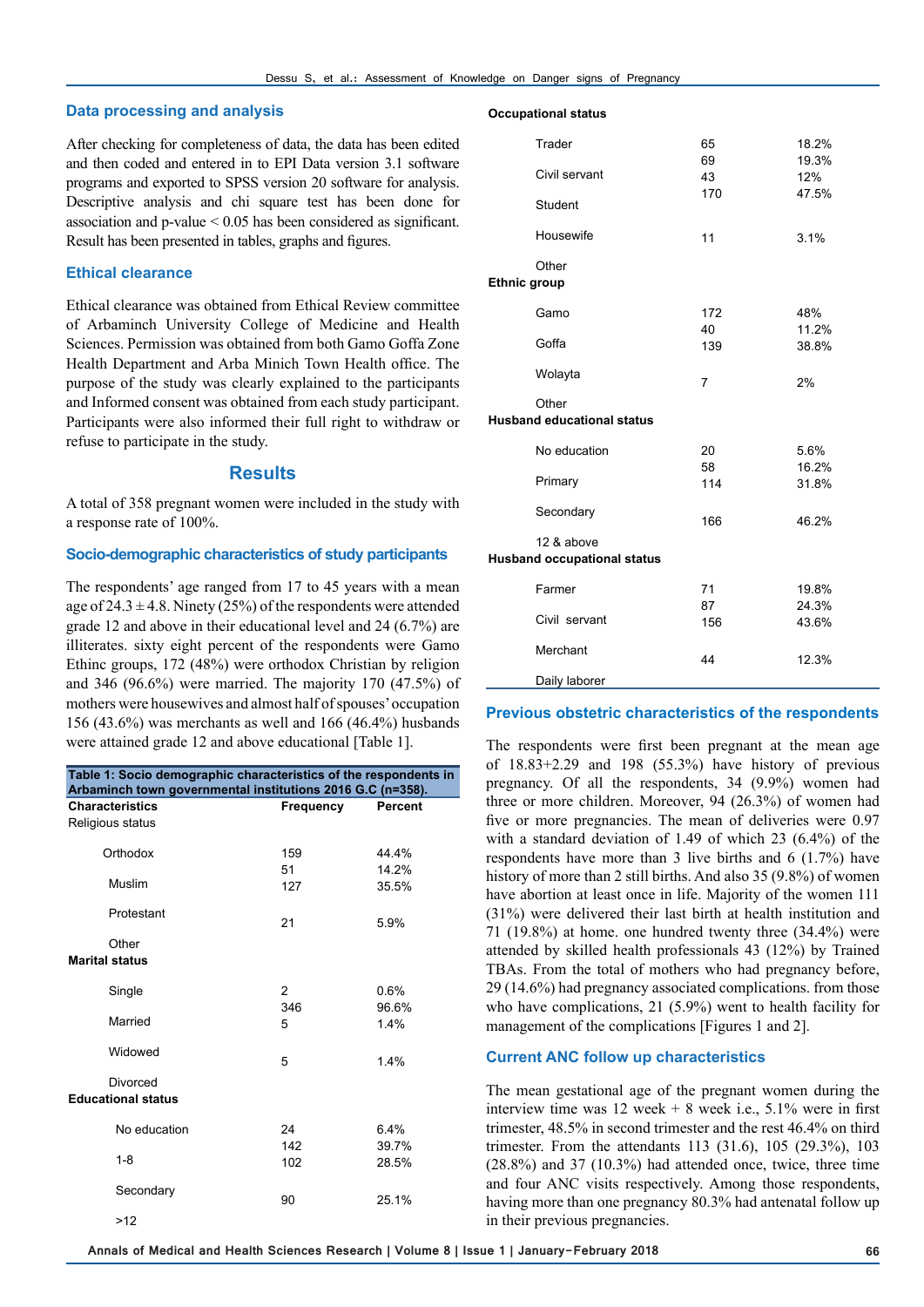

**Figure 1:** Place of delivery of the last child of the respondents in Arbaminch town governmental institutions in 2016 G.C (n=358).

**Attendant of the Labour**



**Figure 2:** Attendants of the previous labor of the respondents in Arbaminch town governmental institutions in 2016 G, C (n=358).

Respondents were also been asked whether a health care provider advised them on danger signs of pregnancy or not. from the respondents 275 (76.8%) were got a health care advice about danger signs of pregnancy from the health care provider. from those who got advice 258 (93.8%) about reduced fetal movement, 238 (86.5%) about leakage of liquor, 252 (91.5%) about swelling of hands, face and entire body, 238 (86.5%) about blurred vision and 270 (98%%) about vaginal bleeding which accounts 72%, 66.4%, 70.3%, 36.5% and 75.4% of the total respondents respectively. Among the respondents 263 (73.4%) of the total respondents got advice about where to go if they have face danger signs during pregnancy, 237 (57.8%) about where to deliver, 206 (57.8%) about transport arrangement and blood donors and skilled birth attendants.

## **Knowledge of danger signs of pregnancy**

Out of the total women 245 (68.4%) said, "yes" regarding to the knowledge of danger signs of pregnancy related health problems, 85.3% states reduced fetal movement, 72.65% leakage of liquor, 82.04% swelling of hands, face and body, 66.94% severe headache. 72.65% high fever, 80% convulsion, 77.14% difficulty of breathing, 80.82% loss of consciousness and 98.37% states vaginal bleeding. from them 43% of the respondents got the information from the health institution and for 10.9% health extension workers being the major sources of information. Also 55.6% of respondents replied that they have discussion with health extension workers. from those who have discussion with health extension workers, 38.19% of the respondents have more than two visits till time of data collection.

The source of information about danger signs of pregnancy were 62.9% from health institutions, 15.9% from Health extension workers, 3.7% from Radio, 6.9% from TV and the remaining Friends, News, Husband, school and Others account 4.1%, 1.6%, 0.8%, 1.2% and 2.9% respectively.

## **Factors associated with knowledge on danger signs of pregnancy**

The study indicate that there is a strong association with the knowledge on danger signs of pregnancy among ANC attending pregnant mothers and the educational status of the respondent with the chi square =18.525,  $df=3$  and p-value of 0.001 and also there is an association with marital status of the respondents with a chi square 8.803,  $df=3$  and p-value of 0.032. Based on this study, there is no association between occupational status and the educational status husband with a  $X^2$ , df and p-value of 3.930, 4, 0.415 and 2.037,3 respectively.

Discussion about pregnancy issues, history of previous pregnancy and last child delivery place has an association with the danger signs of pregnancy with a chi square, df and p-value of (1.406, 2, 0.000), (10.315,1, 0.001) and (15.115, 3, 0.02) respectively. In addition Individual who attend the previous delivery has an association with a  $X^2=15.77$ , df=4 and p-value of 0.003. Age of the respondent, Monthly income of the respondent has an association with the knowledge on danger signs of pregnancy with the  $X^2$  and p-value of 60.14, 0.000 and 95.63, 0.000 respectively. On the other hand family size of the respondent has no association [Table 2].

## **Discussion**

This institutional based cross-sectional study assessed the knowledge on danger signs of pregnancy among pregnant mothers attending ANC in Arbaminch town governmental institutions. The study finding shows better knowledge about danger signs of pregnancy among ANC attendant pregnant women in the town's governmental health institutions as compared to the other studies.

In general from the respondents 68.4% of the respondents were knowledgeable about danger signs of pregnancy which is greater than a research done, in Mizan Aman which is 47% [14] and Debaytinglan which is 56.8% [16] it might be due to study time variation in which currently maternal issue are in a great acceleration and the Ethiopian government health policy main focus is on maternal and child health. The Ethiopian government is working a lot on maternal health through the so called Urban and Rural health extension workers which help the main health sector in improving maternal health through home to home assessment and give care to pregnant women and any information on the danger signs of pregnancy. It is also greater than that of Aleta wendo which is 30.4% [17-19] which could be due to socio cultural differences, geographical variations, the implementation of relevant health intervention programs, health service coverage, and use of different sampling techniques for selection of the participants.

According to this study the commonly mentioned danger sign was vaginal bleeding which accounts 241 (98.37%) of the respondents who know danger signs which is increased from the study conducted in a Malysia 86%, [20] Goba Destrict, Ethiopia 71.3%, [21] rural Tanzania 9.6% [15] and 19% in Refuji [16] which might be due to difference in socio-demographic characteristics and health intervention activities in the areas.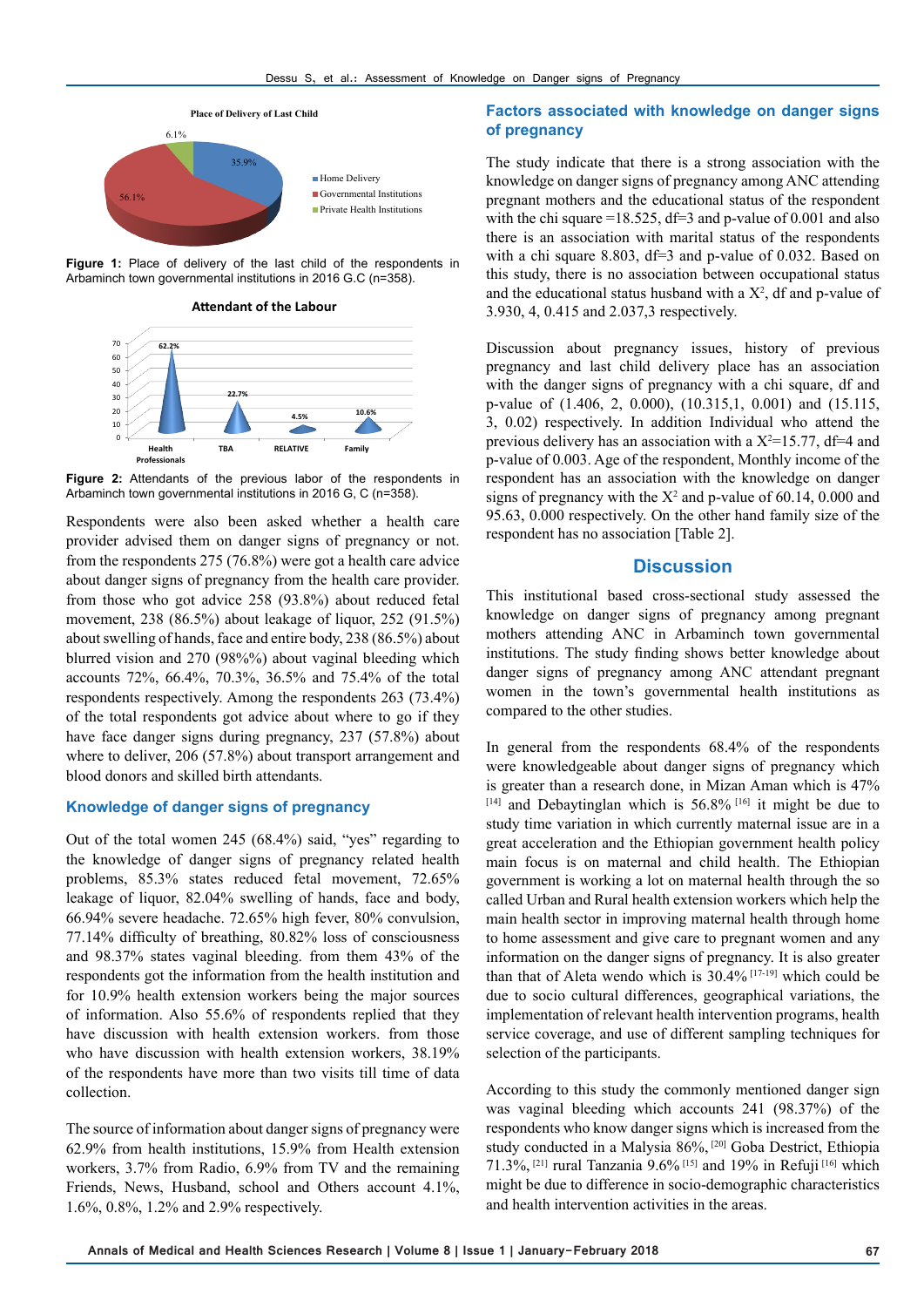|                                                | <b>Characteristics</b>      | Knowledge on Danger signs |     |       | $X^2$  | Df                      |         |
|------------------------------------------------|-----------------------------|---------------------------|-----|-------|--------|-------------------------|---------|
|                                                |                             | <b>Yes</b>                | No  | Total |        |                         | p-value |
| Educational status of the<br>respondent        | No                          | 16                        | 8   | 24    |        |                         | 0.001   |
|                                                | Primary                     | 51                        | 91  | 142   |        | $\overline{\mathbf{3}}$ |         |
|                                                | Secondary                   | 61                        | 41  | 102   |        |                         |         |
|                                                | > or equal to 12            | 49                        | 41  | 90    |        |                         |         |
|                                                | Total                       | 177                       | 181 | 358   | 18.525 |                         |         |
| History of Previous<br>pregnancy               | Yes                         | 114                       | 84  | 198   |        |                         |         |
|                                                | No                          | 63                        | 97  | 160   |        |                         |         |
|                                                | Total                       | 177                       | 181 | 358   | 11.72  | $\mathbf{1}$            | 0.001   |
|                                                | Yes                         | 114                       | 84  | 198   |        |                         |         |
| Discuss about pregnancy<br>issues              | No                          | 63                        | 97  | 160   |        | $\mathbf{1}$            | 0.001   |
|                                                | Total                       | 177                       | 181 | 358   | 1.07   |                         |         |
| Last Child Delivery Place                      | <b>Yet Not Delivered</b>    | 64                        | 100 | 164   |        |                         |         |
|                                                | Home Delivery               | 41                        | 30  | 71    |        |                         |         |
|                                                | Governmental Hospital       | 62                        | 48  | 110   |        |                         |         |
|                                                | Private Hospital            | 10                        | 3   | 13    |        | 3                       | 0.002   |
|                                                | Total                       | 177                       | 181 | 358   | 15.12  |                         |         |
| Individual Who attend the<br>previous Delivery | Yet Not Delivered           | 64                        | 100 | 164   |        |                         |         |
|                                                | <b>Health Professionals</b> | 69                        | 54  | 123   |        |                         | 0.003   |
|                                                | <b>TBA</b>                  | 24                        | 19  | 43    |        |                         |         |
|                                                | Friend/Relatives            | 5                         | 3   | 8     | 15.77  | 4                       |         |
|                                                | Family                      | 15                        | 5   | 20    |        |                         |         |
|                                                | Total                       | 177                       | 181 | 358   |        |                         |         |

**Table 2: Associated factors with the knowledge on danger signs of pregnancy of the respondents in Arbaminch town governmental institutions 2016 G.C (n=358).**

With similar expectation in causes of differences, swelling of the hands, face and body was considered as danger sign in 201 (82.04%) of the respondent which is greater than the study done in Sreepur Upazilla of rural Bangladish which was 42.3% (20) and 5.2% in a study conducted in Adigrat. [21] Two hundred nine (85.3%) of the respondents were considered Reduced fetal movement as danger signs of pregnancy which is increased than that of the study conducted at South Africa which is 50%, [22] 10.9% in Kenyatta National Hospital. [23] Convulsion and Sever headache was considered as a danger sign in a 196 (80%) and 164 (66.94%) of the respondents respectively. the study conducted in Sreepur Uprazilla of rural Bangladish stated that convulsion and severe headaches considered in 36.3% and 25.7% of the respondents respectively. [20] In addition of the above reasons which might be due to Urbanization of the resident because urban residents have better access to health information and maternal health services as compared with the rural one. Furthermore, in rural areas source of information are limited.

The result of this study revealed that knowledge of women in danger signs of pregnancy is significantly influenced by educational status of the respondent, History of previous pregnancy and discussion about pregnancy issues. A study conducted in a southeastern Nigeria, [24] Rural Tanzania , Refuji district also reveal that women with a higher level of education were more likely to know at least one danger sign than those with low education. Similarly the study conducted in Aleta wendo stated that having attended High school and above were independently associated with mentioning of at least two danger signs of pregnancy. [19]

Educational seems to play a positive role in increasing the knowledge of women about danger signs during pregnancy and its complications. Educated women have better access to reproductive health related information than those non educated women and they have greater autonomy to make decision and have greater ability to use quality health care services. In other way illiteracy may reduce the ability of clients to understand issues during counseling.

Similar with the study conducted in rural Tanzania, Refuji district, <sup>[24]</sup> this study stated that discussion about pregnancy issues and history of previous pregnancies can increases the knowledge about danger signs of pregnancy it might be due to the increased health institution contact and information gained from the previous experiences. High frequency of Health institution contact and Discussion provides an excellent opportunity for information, education and communication. Increased awareness among older and multigravida and multiparous women may be related to their own experiences of pregnancy and delivery which is an important source of their information specially those who had complications associated with their pregnancy. This is in line with Pembe eta'l (2009) [24] who stated that young women in their first pregnancy may need more consideration when providing counseling and health education.

In the other hand, the occupational status of the respondent, the husband's educational status and the Husbands occupational status has no association with the knowledge on the danger signs of pregnancy. This could be explained by the fact that, working women and the spouse may not have time for better opportunity for discussion, to gain and share experiences with others.